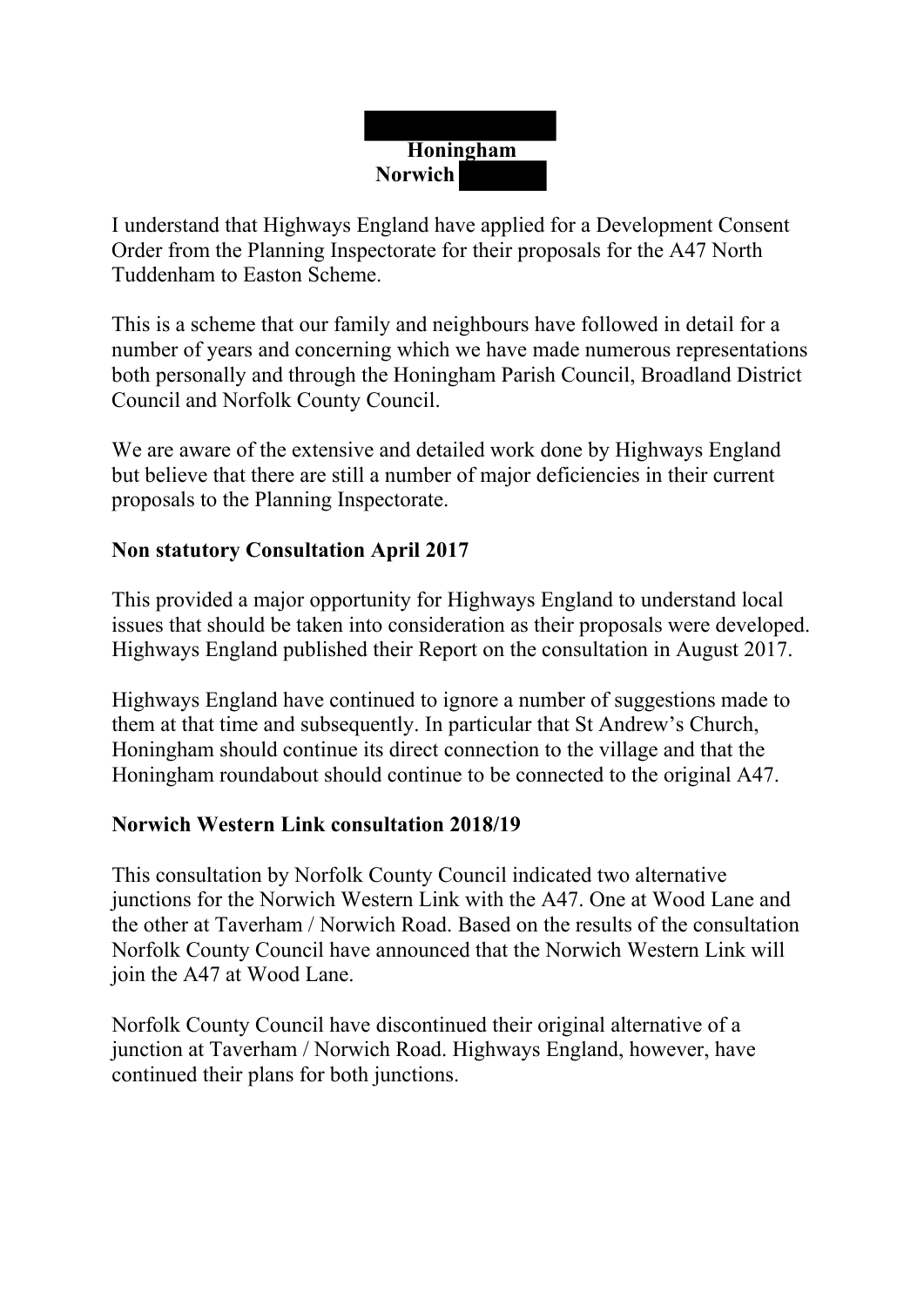## **Junction and side road strategy February 2020**

**T**his is a highly detailed paper but fails to address the major environmental impact of the area of land taken from the countryside to satisfy Highways England's proposals. It is noted that the Ordnance Survey has now measured land use changes across England, Scotland and Wales between 2010 to 2020 when roads expanded by 132 square miles or 84,480 acres. Having drawn attention to the enormity of the numbers, the Ordnance Survey are likely to monitor future developments more closely.

Highways England do not present any acreage figures for the compulsory purchases and they make no suggestion that they have made any effort to minimise the areas that will be taken out of agriculture by their proposals.

## **Statutory Pre Application Consultation April 2020**

This Consultation closed on 30 April 2020. The comments and questions received and the audited results and conclusions reached by Highways England have not been published before the application for a development consent order almost a year later.

Highways England may have followed the legalities of the Consultation but have made little effort to convince anyone that they have taken notice of many of the local issues raised.

## **Project update Winter 2020**

Highways England have suggested in their update Winter 2020 that safety is one of their prime considerations. It has been pointed out to them that on Taverham Road, a single track country lane, as recently as 2020 they projected an increase from 200 traffic movements per day in 2019 to 1100 in 2025 with their new Taverham/Norwich Road junction.

The existing traffic on Taverham Road is unsafe. If Taverham Road had been the selected option to join the Norwich Western Link to the new A47 it would have been rebuilt and dualled. In the event, the Wood Lane junction was selected and there are no plans proposed by Norfolk County Council for changes to Taverham Road.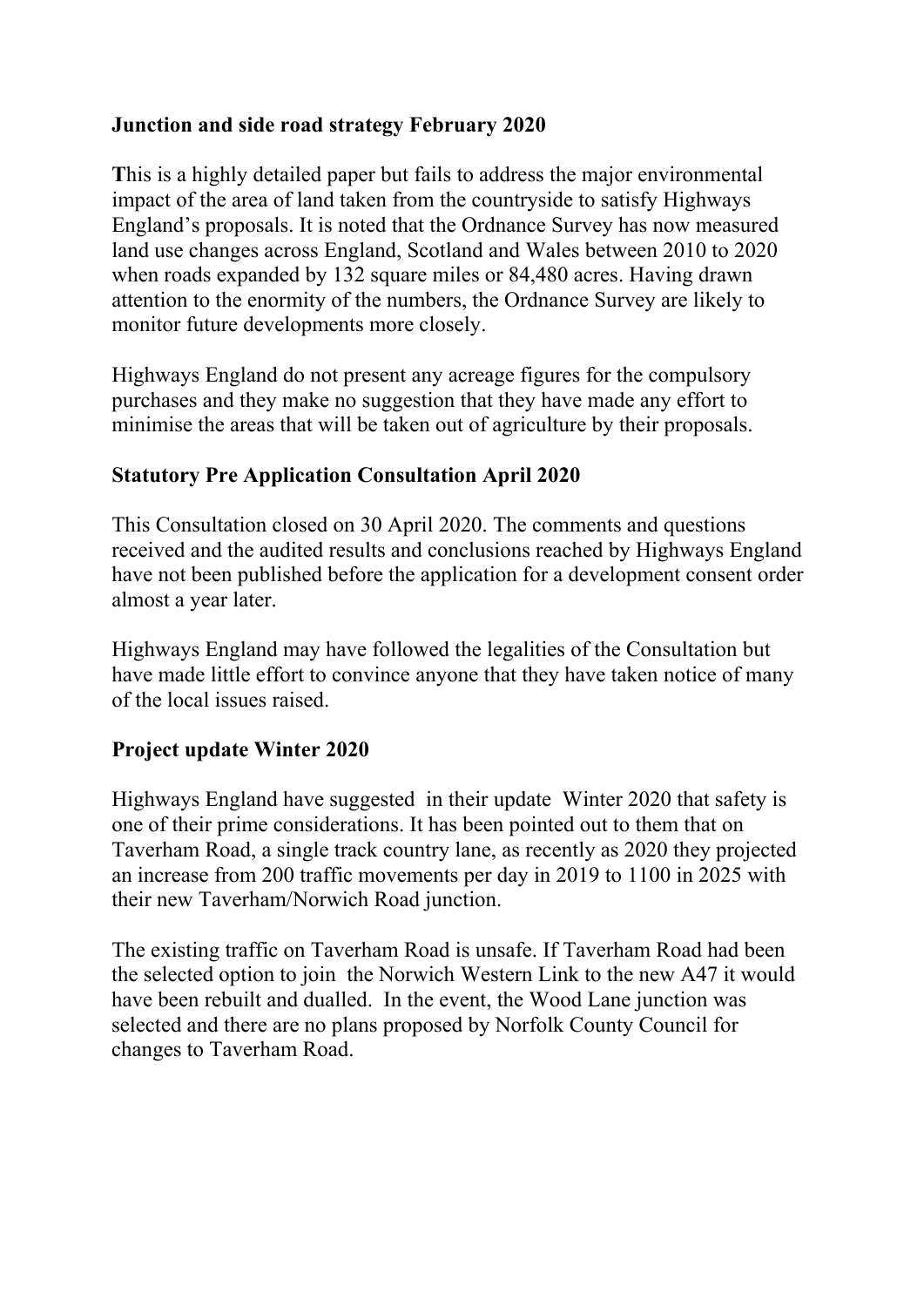Highways England claim that their modelling completed in 2021 now shows a projected decrease from 600 traffic movements per day in 2015 on Taverham Road to 200 in 2025 on the opening of the Norwich Western link. This is not a credible response as the numbers are clearly contradictory. At 200 traffic movements per day, it is unreasonable to suggest that Highways England can support the Taverham / Norwich Road Junction.

The Highways England proposal for a new Taverham / Norwich Road junction is neither justified nor required by the traffic movements on Taverham Road now that it is no longer required to support the Norwich Western Link connection to the A47. Further, it destroys excessive rural acreage and will leave Taverham Road unsafe.

This would seem to be a key ingredient in Highways England's scheme. The Planning Inspectorate may well want to question it.

## **Recommendation**

#### **That the Planning Inspectorate require Highways England**

- **1. to publish the detailed results of the Statutory Consultation,**
- **2. to reassess and minimise the area of agricultural land needed to meet their proposals**
- **3. to justify the lack of a continuing direct connection for two way traffic between St Andrew's Church, Honingham and the village.**
- **4. to justify the removal of a direct connection between the Honingham roundabout and the existing A47.**
- **5. to justify the necessity, size and location of their proposals for a Taverham / Norwich Road junction.**